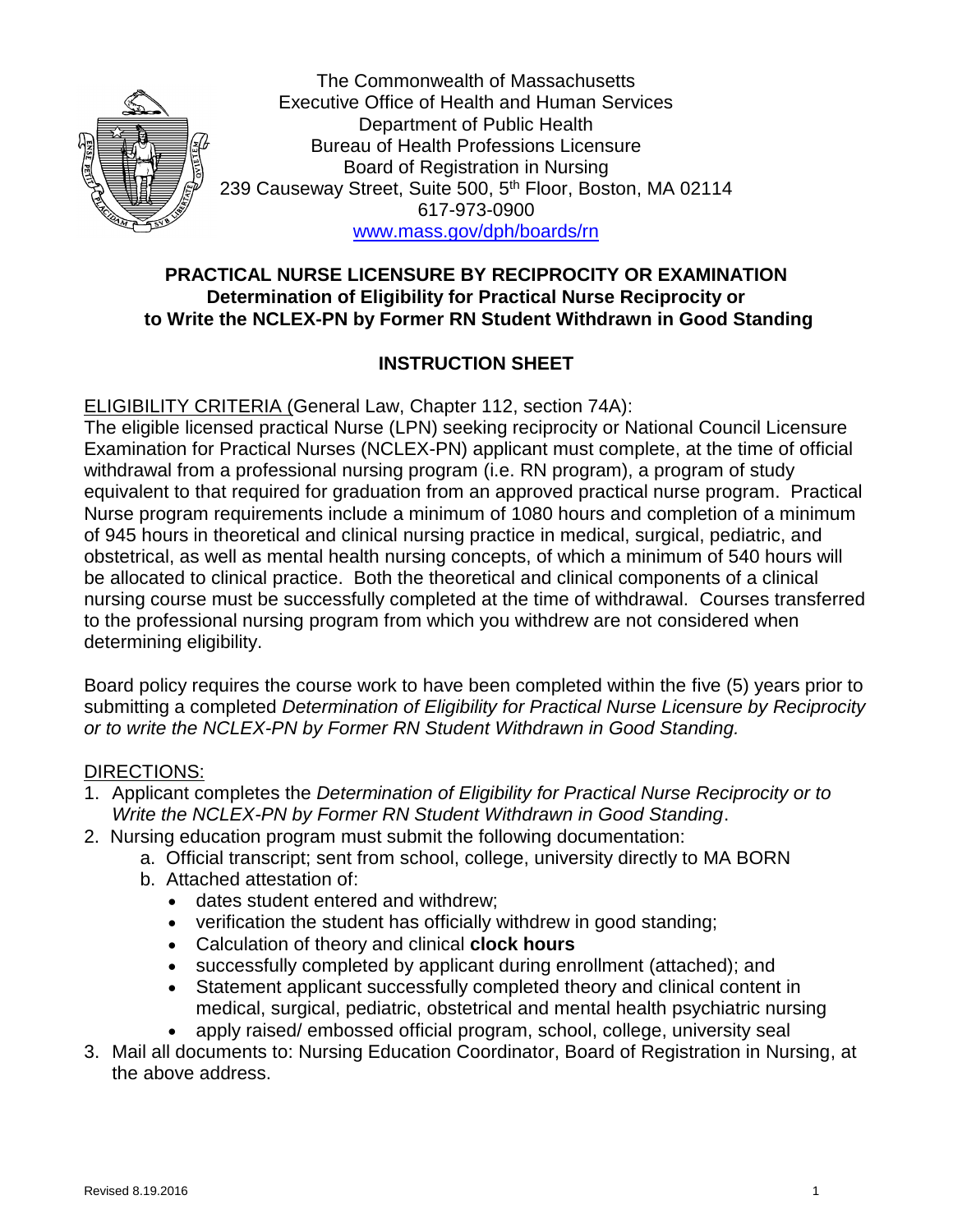

The Commonwealth of Massachusetts Executive Office of Health and Human Services Department of Public Health Bureau of Health Professions Licensure Board of Registration in Nursing 239 Causeway Street, Suite 500, Boston, MA 02114 617-973-0900 [www.mass.gov/dph/boards/rn](http://www.mass.gov/dph/boards/rn)

## **DETERMINATION OF ELIGIBILITY PRACTICAL NURSE LICENSURE BY RECIPROCITY OR EXAMINATION FORMER RN STUDENT WITHDRAWN IN GOOD STANDING**

#### **Do not use this form if you successfully graduated from a Practical Nurse or Registered Nurse education program.**

*Legibly print and complete all of the fields USING BLACK INK*

| <b>Applicant Name:</b>                                                         |                             |        |              |                  |  |  |
|--------------------------------------------------------------------------------|-----------------------------|--------|--------------|------------------|--|--|
| (As it appears on Legal ID) First                                              |                             | Middle | Last         | Maiden/Previous  |  |  |
| <b>Mailing Address:</b>                                                        |                             |        |              |                  |  |  |
| <b>Street</b>                                                                  | Town/City                   |        | <b>State</b> | Zip              |  |  |
| E-mail:                                                                        | Telephone: ( )              |        |              |                  |  |  |
| (This will be the primary method of communication during review)               |                             |        |              | Area Code/Number |  |  |
| Nursing Education Program from which you officially withdrew in good standing: |                             |        |              |                  |  |  |
|                                                                                |                             |        |              |                  |  |  |
| Type of Registered Nurse program from which you withdrew (check one):          |                             |        |              |                  |  |  |
|                                                                                |                             |        |              |                  |  |  |
|                                                                                | Date withdrawn: ___________ |        |              |                  |  |  |
| Signature:                                                                     | Date:                       |        |              |                  |  |  |

#### IMPORTANT NOTE:

Eligibility must be granted before you submit a Practical Nurse licensure by reciprocity or examination application to the Board's testing service, Professional Credential Services, Inc. Ineligible applicants will be so notified in writing. The Board will issue a Certificate of PN Reciprocity Eligibility or NCLEX-PN Eligibility to applicants who meet the requirements at the mailing address provided above. The certificate of eligibility must be attached the Practical Nurse licensure by reciprocity application or to the Practical Nurse licensure by examination application in lieu of graduation certification. All licensure fees are nonrefundable.